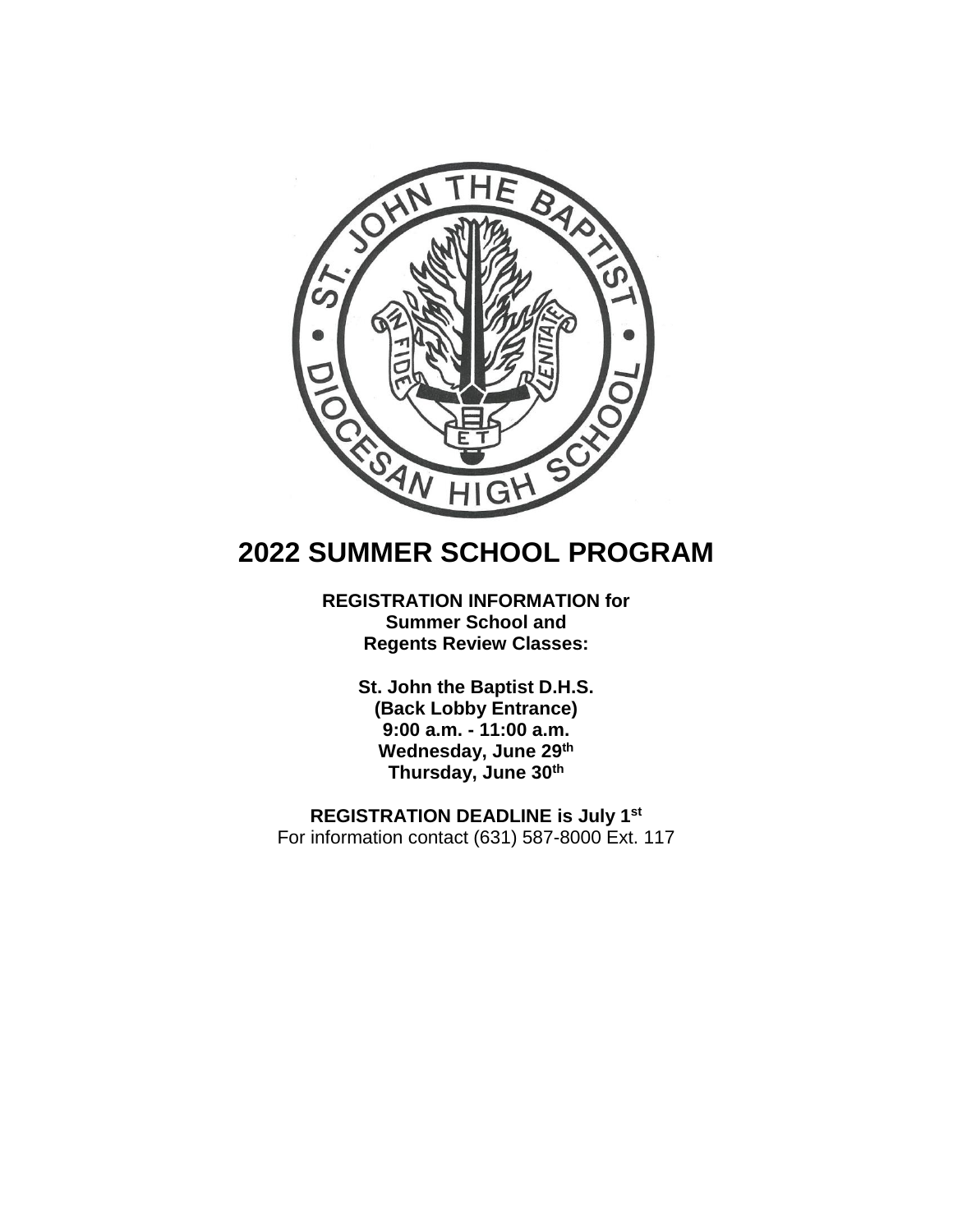# **SCHOOL POLICY**

**NON SJB STUDENTS:** must have a letter on official letterhead signed by their home school Principal authorizing the student to take an SJB course, along with proof of immunization, local student ID number and their final report card. **If taking a Regents Exam, you must include your school institution ID number along with your local student ID number.**

**ATTENDANCE:** Students may not miss more than two classes during Summer School. Failure to comply with this requirement may result in a student not receiving credit for Summer School.

# **DRESS CODE:**

**Acceptable:** Long pants, capris, knee length shorts (Bermuda shorts or "long" shorts), collared shirts or T-shirts, providing there is **no** objectionable writing. **Not Acceptable: No** tank tops, bare midriffs **or** short shorts.

**GROOMING:**All regulations as stated in the SJB Student Handbook are to be observed throughout the Summer School Session. This includes hair, piercings, tattoos and earring regulations.

**CONDUCT:** must be in line with the rules and regulations of SJB. Students are required to be punctual, respectful of others, and to give their best effort every day. Students who disrupt the process of school, smoke or who are in possession of illegal substances will be expelled with no refund.

*CELL PHONES:* **must** be turned off, put away, or not visible at any time in the building.

*LATENESS***:** Students are expected to be on time and prepared for each session.

*HOMEWORK***:** Students can expect one hour of homework daily for each class.

*TRANSPORTATION***:** School districts **DO NOT PROVIDE** buses for Summer School.

# **FEES AND REFUND POLICY:**

Fees and course payment must be submitted in full at time of registration. Checks are to be made payable to **St. John the Baptist Diocesan High School.** Please indicate on the check the classes you are paying for.

There will be **no refunds** if the course is held. If a course is not offered, there will be a 100% refund.

All courses and review classes are subject to sufficient enrollment and teacher availability.

**Registration must be in person**. No telephone registration will be accepted. Complete payment must accompany registration. Please contact us with any questions.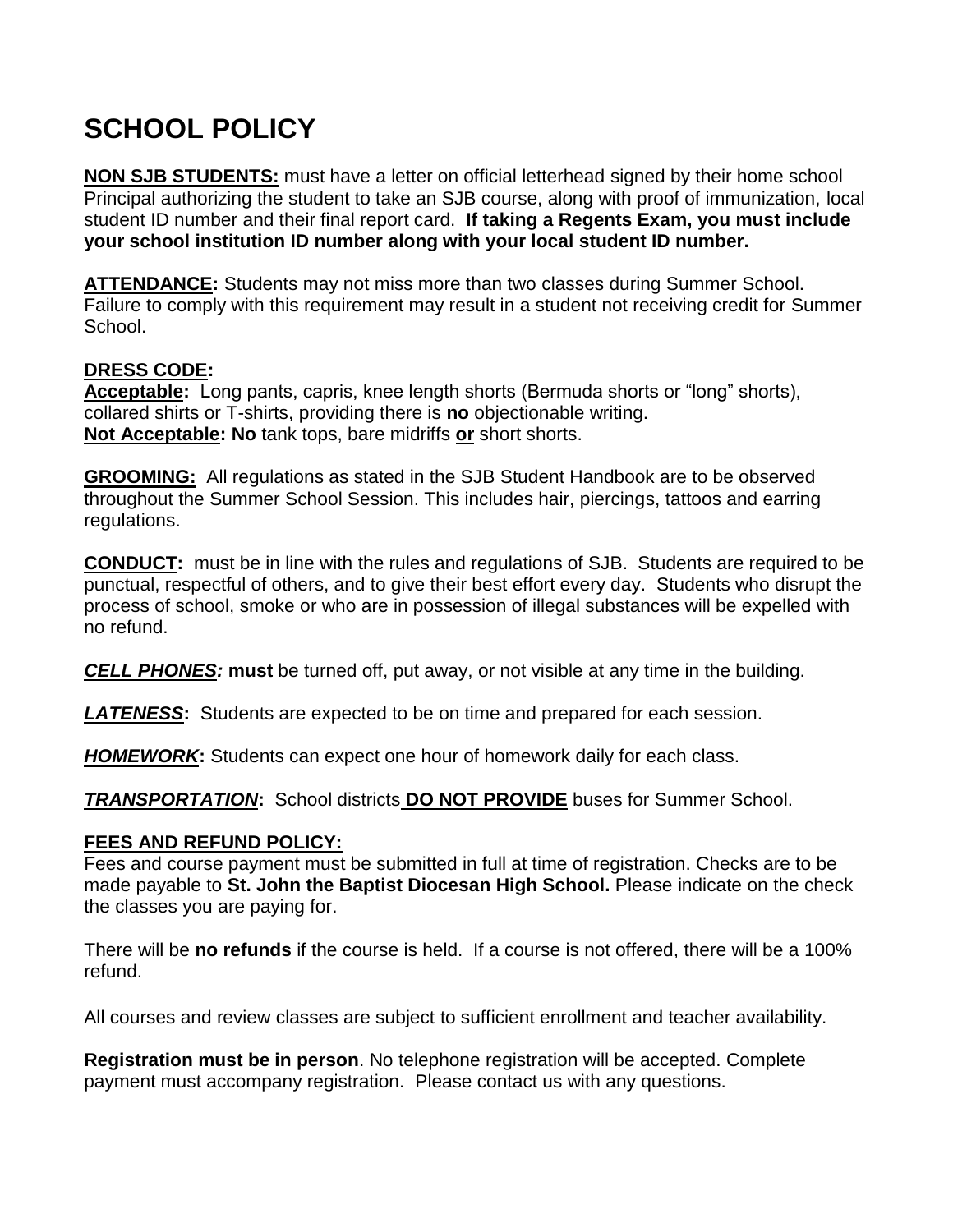**Summer School for students who failed a full year course: Fee=\$475 per course** (*includes the Regents Examination where applicable)* 

**All late registrants will incur a \$100 late fee. This fee applies to those who register after July 1st, 2022.**

**Classes meet Monday through Thursday. There is no school on Friday during the summer.**

**For all students:** First class is Tuesday, July 5th for all subjects. Last class is Thursday, August 11<sup>th</sup>.

## **PROPOSED SUMMER SCHOOL**

(The session times may change in response to enrollment.)

#### **SESSION A: 7:30 a.m. – 9:30 a.m. Monday - Thursday**

| <b>Computer Science</b> | <b>Biology (Living Environment)</b> |
|-------------------------|-------------------------------------|
| Chemistry               | Algebra 1                           |
| Global 10               |                                     |

|          | SESSION B: 9:35 a.m. - 11:35 a.m. Monday - Thursday |
|----------|-----------------------------------------------------|
| English  | Algebra II and Trigonometry                         |
| Geometry | Earth Science                                       |
| Global 9 | U.S. History and Government                         |

## **Religious Studies – Sessions to be arranged**

## **Tutorials for Summer School Classes**

In the event of insufficient registration, SJB Summer School may arrange tutorials. You will be notified if this occurs.

**Regents Review Class** for students who successfully passed a course for the year, but failed the Regents Exam in June: **Fee=\$325 per class** *(includes a five-day review, three hours each day and the Regents Examination).*